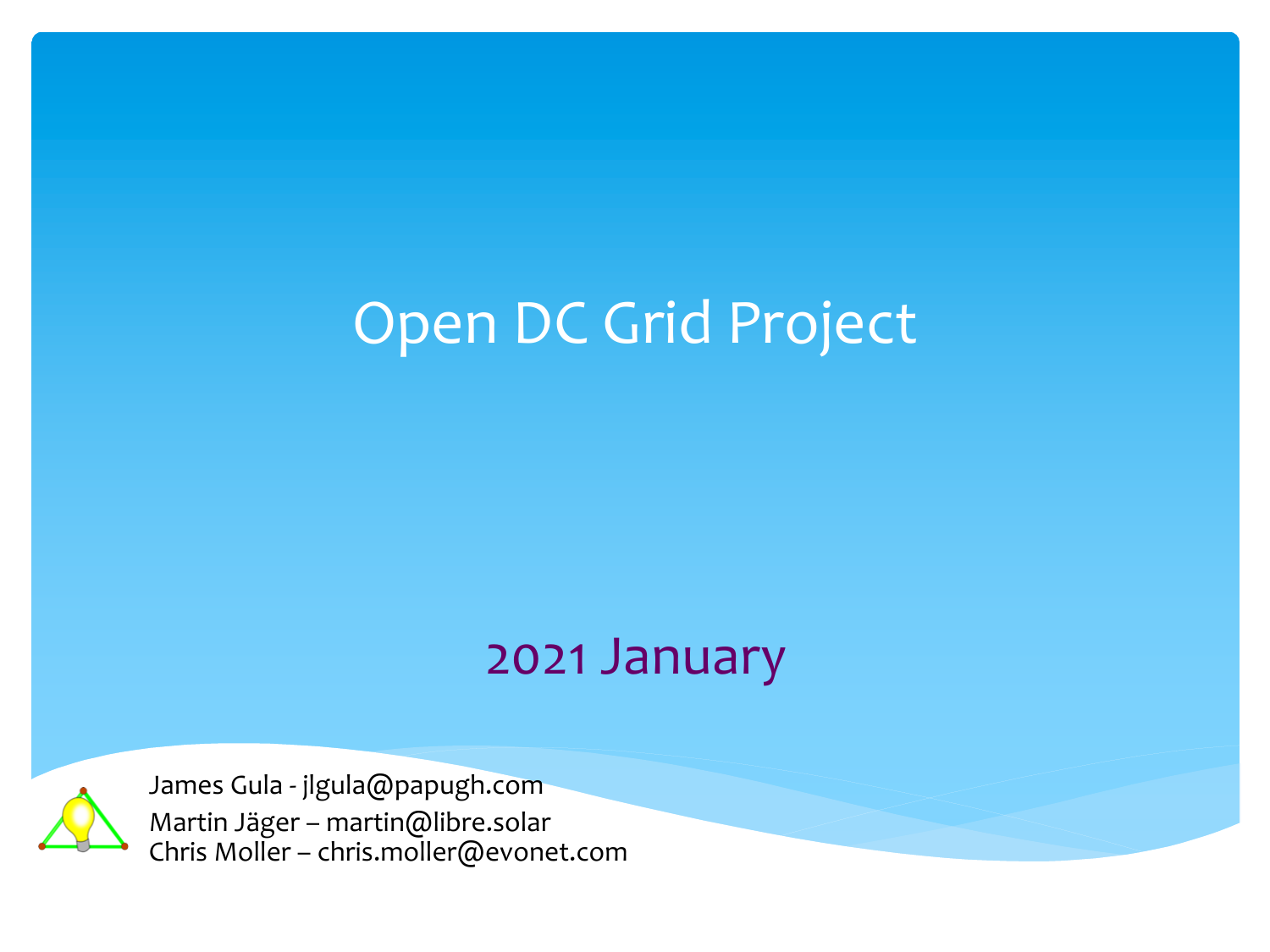

- ◆ Microgrid Related Definitions Bruce Nordman
- **W** Microgrid Market Ontology
- ◆ Related Standards / Industry Developments

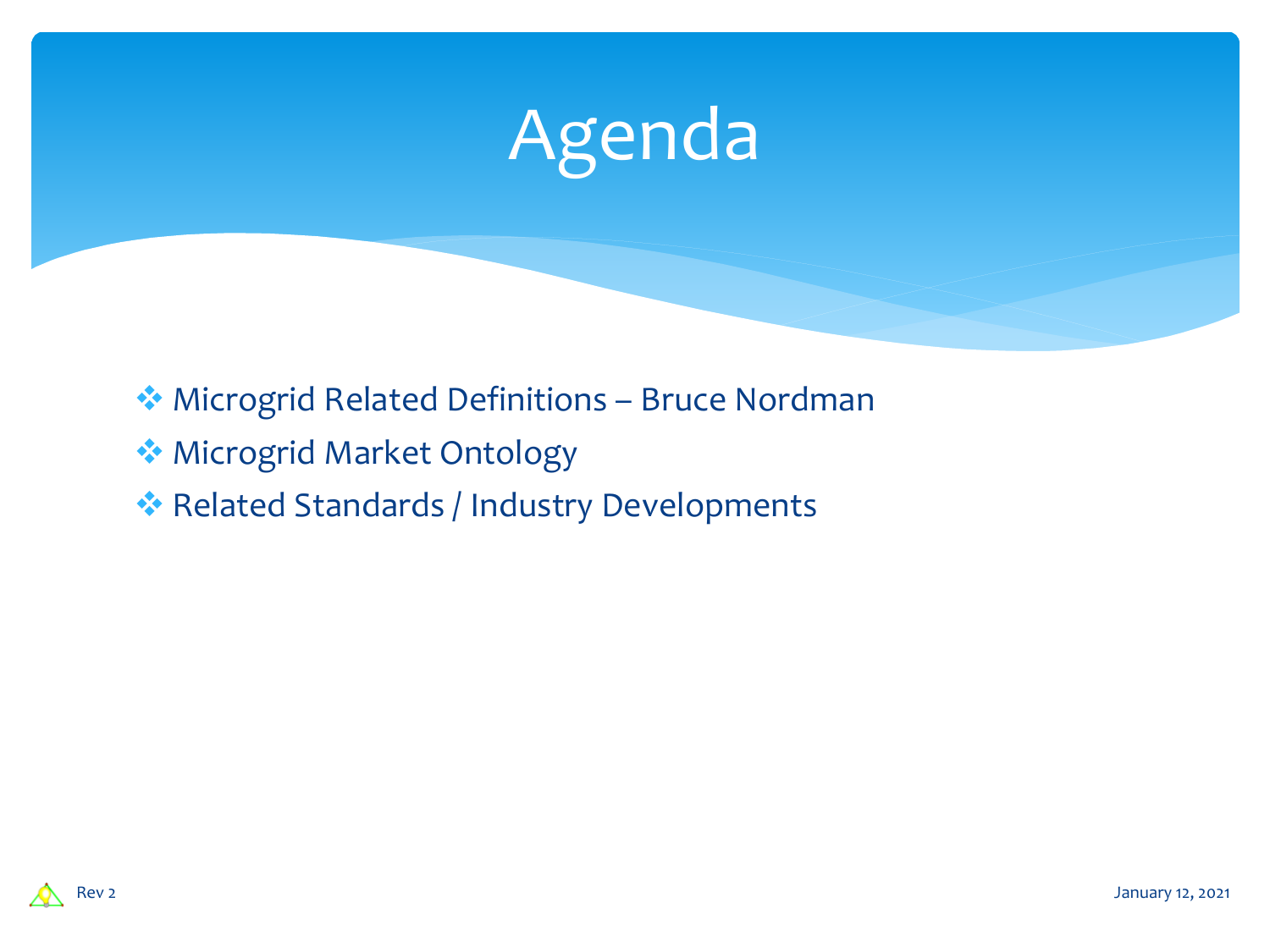# **Local** Grid Definitions

Bruce Nordman, LBNL

- Without clear terminology, we will fail to communicate
- "local grid" infrastructure separate from that operated by electric utilities
	- That within customer sites
- Definitions may address electrical engineering, scale, control/communication, topology, regulation, and more
- Goal: Terminology that we can all work with; may not be anyone's ideal

*See:* "Local Grid Definitions", A white paper, developed by the Smart Grid Interoperability Panel, Home Building and Industrial Working Group, February 25, 2016 nordman.lbl.gov

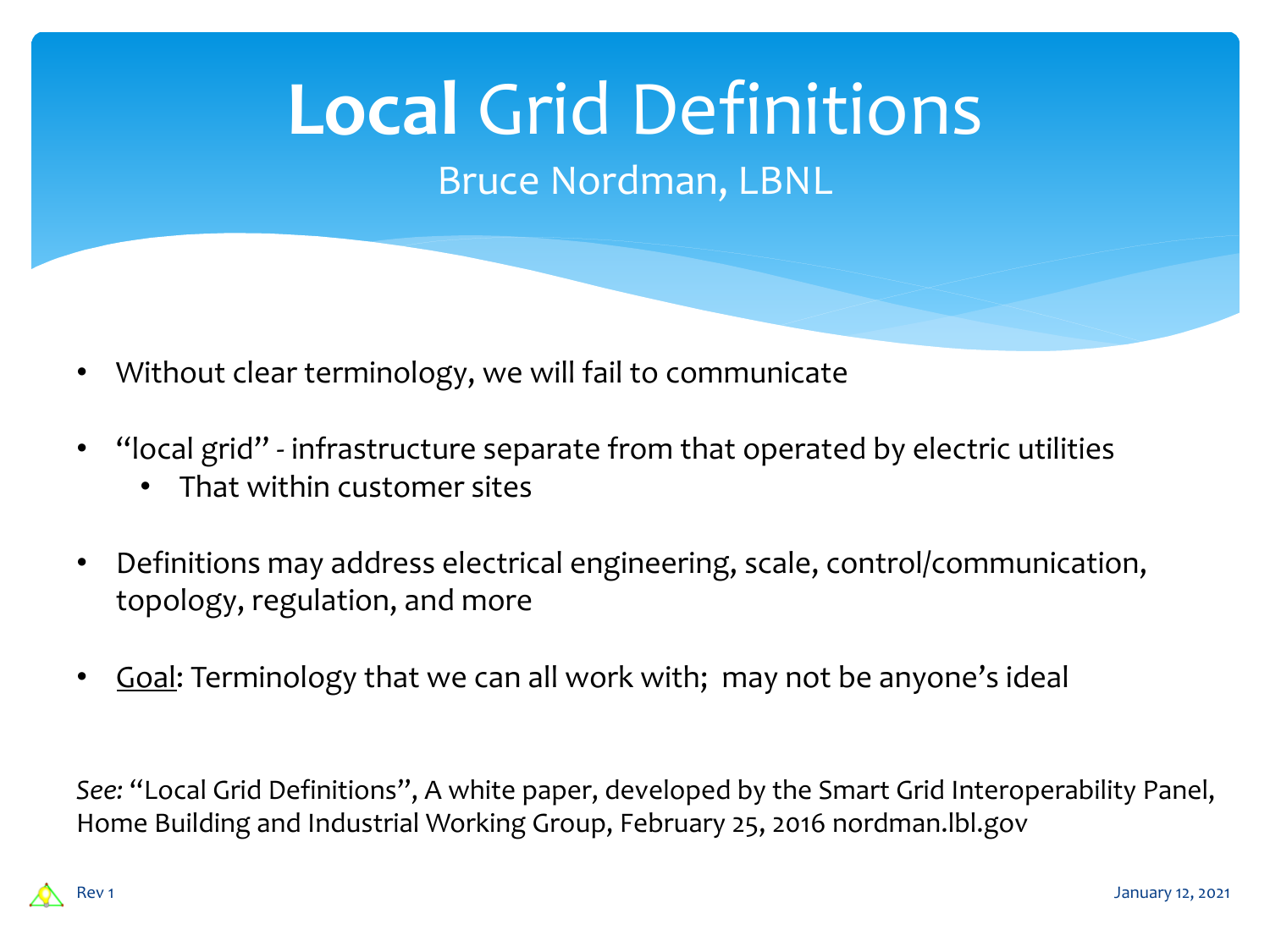## Microgrid Definitions

"A microgrid is a group of interconnected loads and distributed energy resources within clearly defined electrical boundaries that **acts as a single controllable entity with respect to the grid**. A microgrid can connect and disconnect from the grid to enable it to operate in **both gridconnected or island-mode**."

Department of Energy (DOE) Microgrid Exchange Group2

"Microgrids are electricity distribution systems containing loads and DER, (such as distributed generators, storage devices, or controllable loads) that can be **operated in a controlled, coordinated way** either while **connected to the main power network or while islanded**." CIGRÉ C6.22 Working Group

- Ability to island is central **Capability**
- To utility, microgrid is a black box
- No mention of scale
- Must connect to a larger grid sometimes (no actual islands)
- Some say that a diesel generator is not a DER<br>Rev 1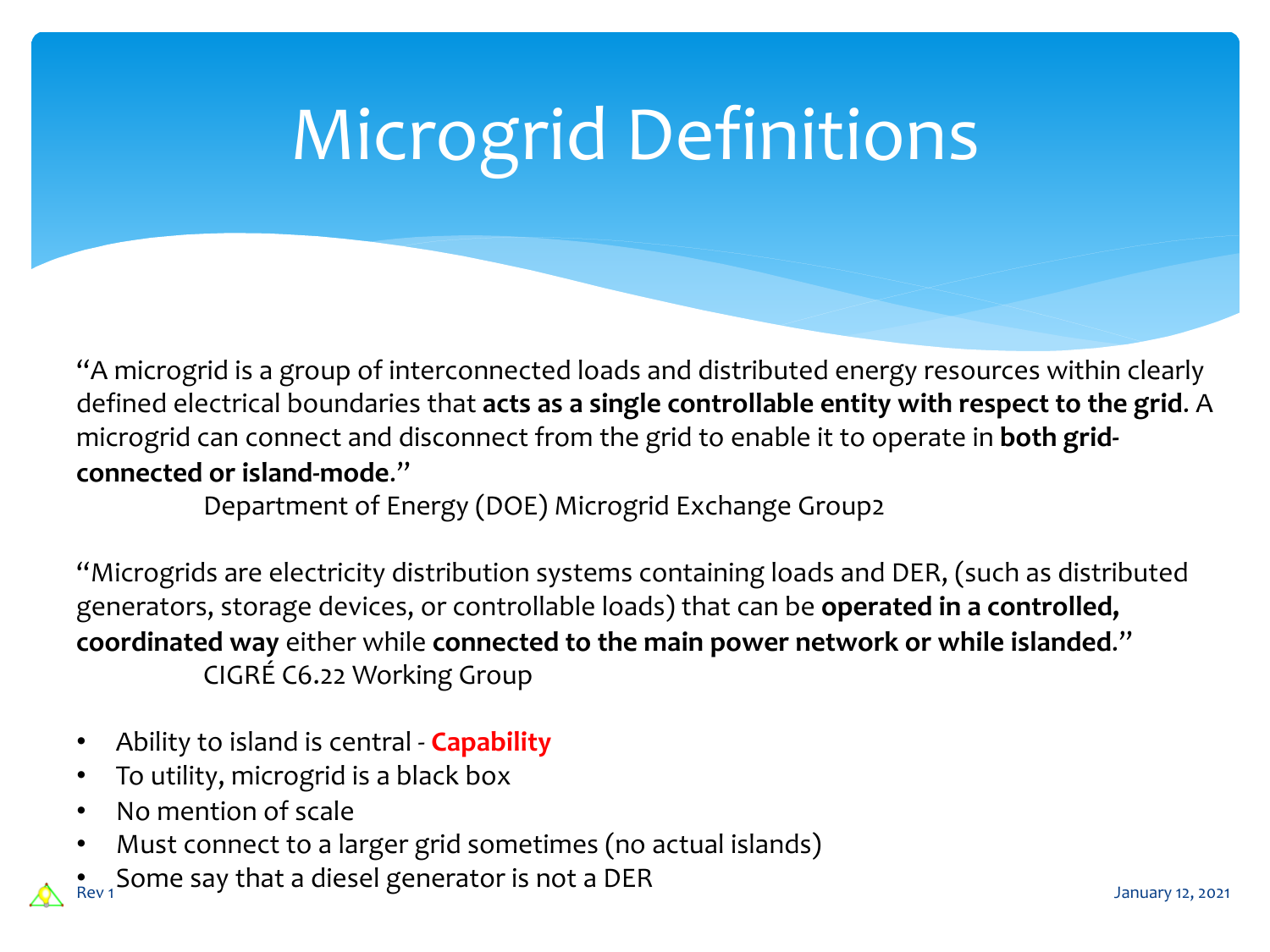## Nanogrid Definitions

#### Early/other definitions

- DC only
- Renewable only
- Small capacity (electrical)
- Always islanded

Nordman & Christensen (2013)

- "A single domain of power; single physical layer of power distribution, reliability, quality, capacity, price, and administration." - **Simplicity**
- Concept works better with DC can more readily decouple
- Notebook PC **IS** a nanogrid
- Nanogrid is an *atomic* entity **cannot** be subdivided, but **can** be combined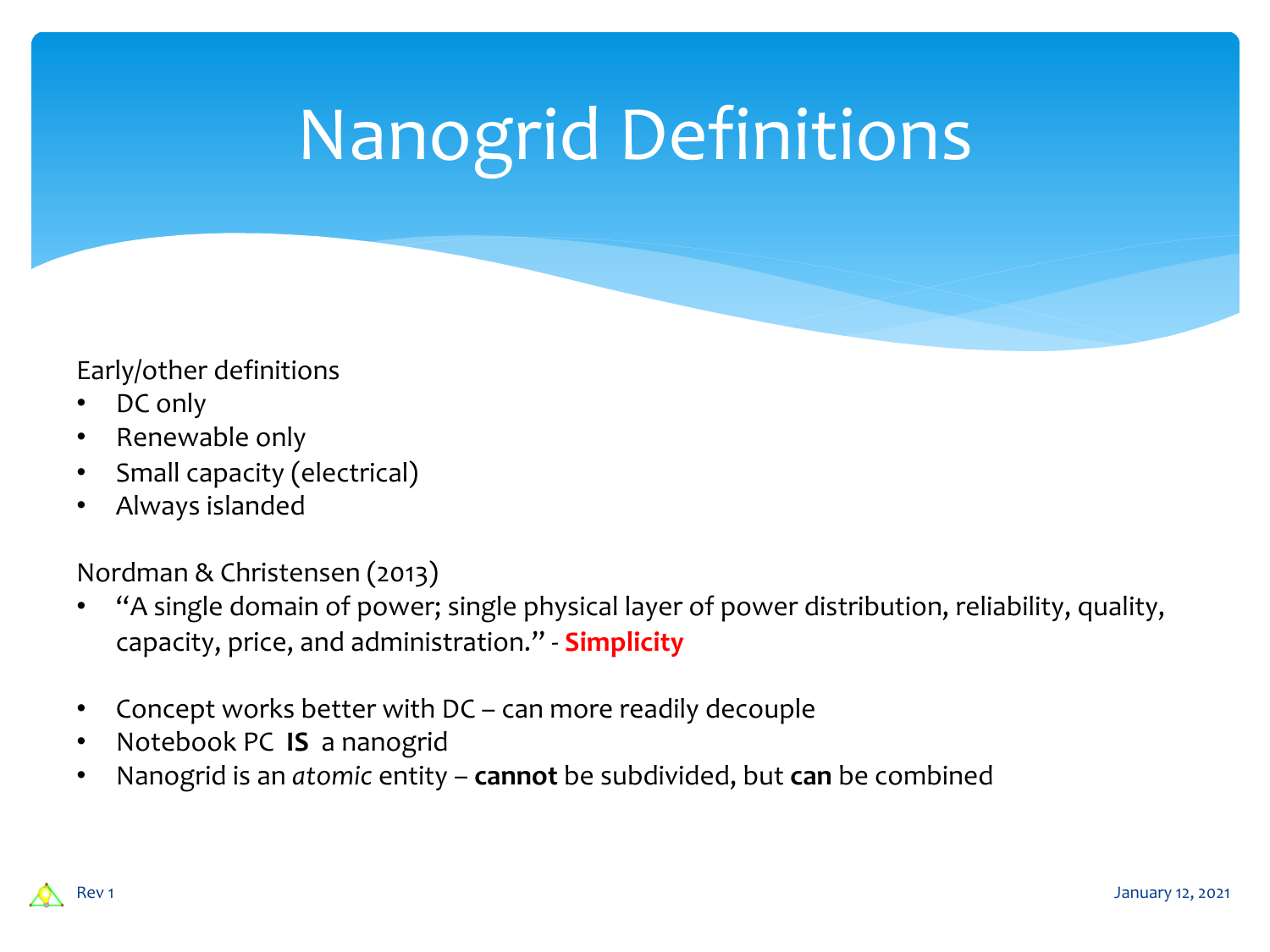## What really IS a Microgrid?

- Microgrids are common
	- Almost all single-customer
	- Most a subset of customer site
	- Many diesel-centered
	- Almost all a single customer site
- Multi-customer microgrids
	- Rare
	- Expensive / Custom / Hand-built / Brittle
- Question: Is / Should Microgrid technology be **distinct from** regular power technology, or a **basic feature** of it?
- Proposal:
	- **Microgrid** refers to only single-customer microgrids
- **• Multi-customer microgrids** should really have their own term *January 12, 2021*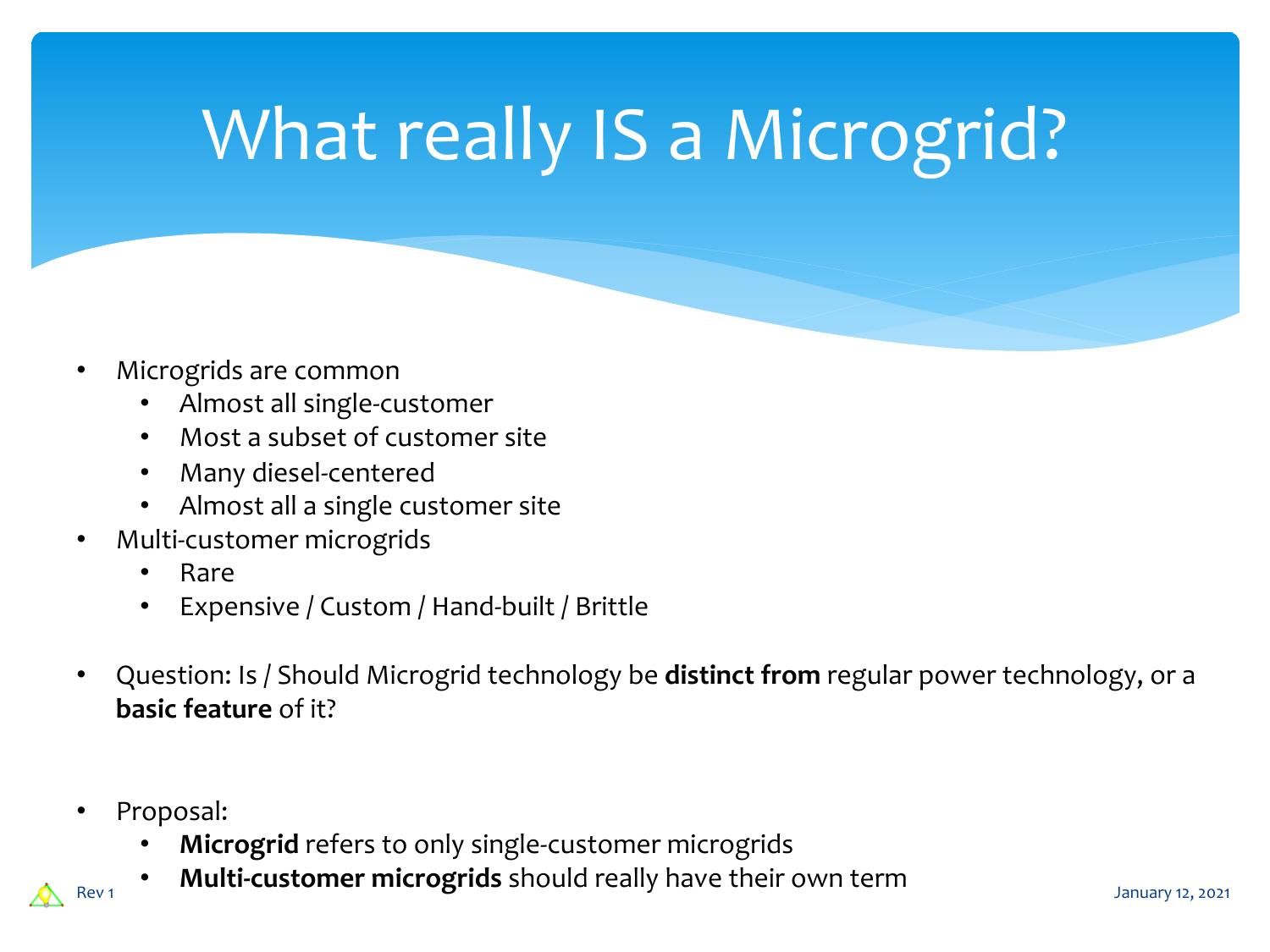### Summary

**Microgrid** – Capability

**Nanogrid** – Simplicity

#### **Picogrid** – Singularity

"An individual device with its own internal battery for operation when external sources are not available or not preferred, and managed use of the battery" *(Adapted from Ghai et al. 2013)*

#### Single-Customer Microgrid

The vast majority

Multi-Customer Microgrid

• Better thought of as a (very) small utility grid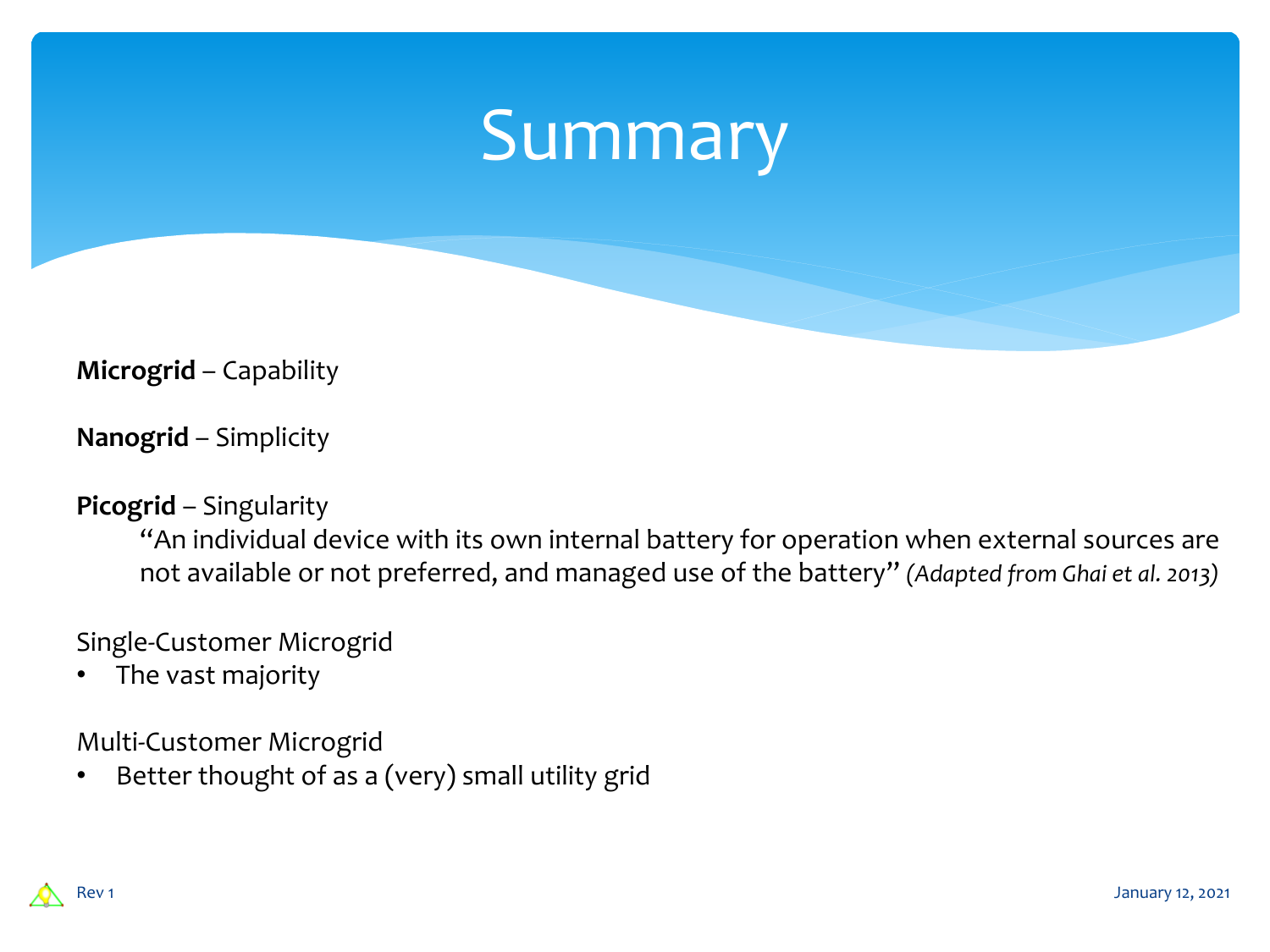## [Microgrid Ma](https://www.verifiedmarketresearch.com/product/global-global-microgrid-market-size-and-forecast-to-2025/)rket Statistics

GMInsights (Oct 2020)

- \* Market size: \$8.2 billion (2019)
- \* CAGR 2020-2026: 24.3%
- \* Grandview Research (Aug 2017)
	- \* 1.48 GW (2016)
	- \* CAGR 2017-2026: 16.3%
- \* Verified Market Research (Oct 2020)
	- \* Market size: \$26 billion (2019)
	- \* CAGR 2020-2027: 11%

Bruce observes and I agree these numbers are very dependent on how one defines a microgrid – we need finer grain distinctions to be useful.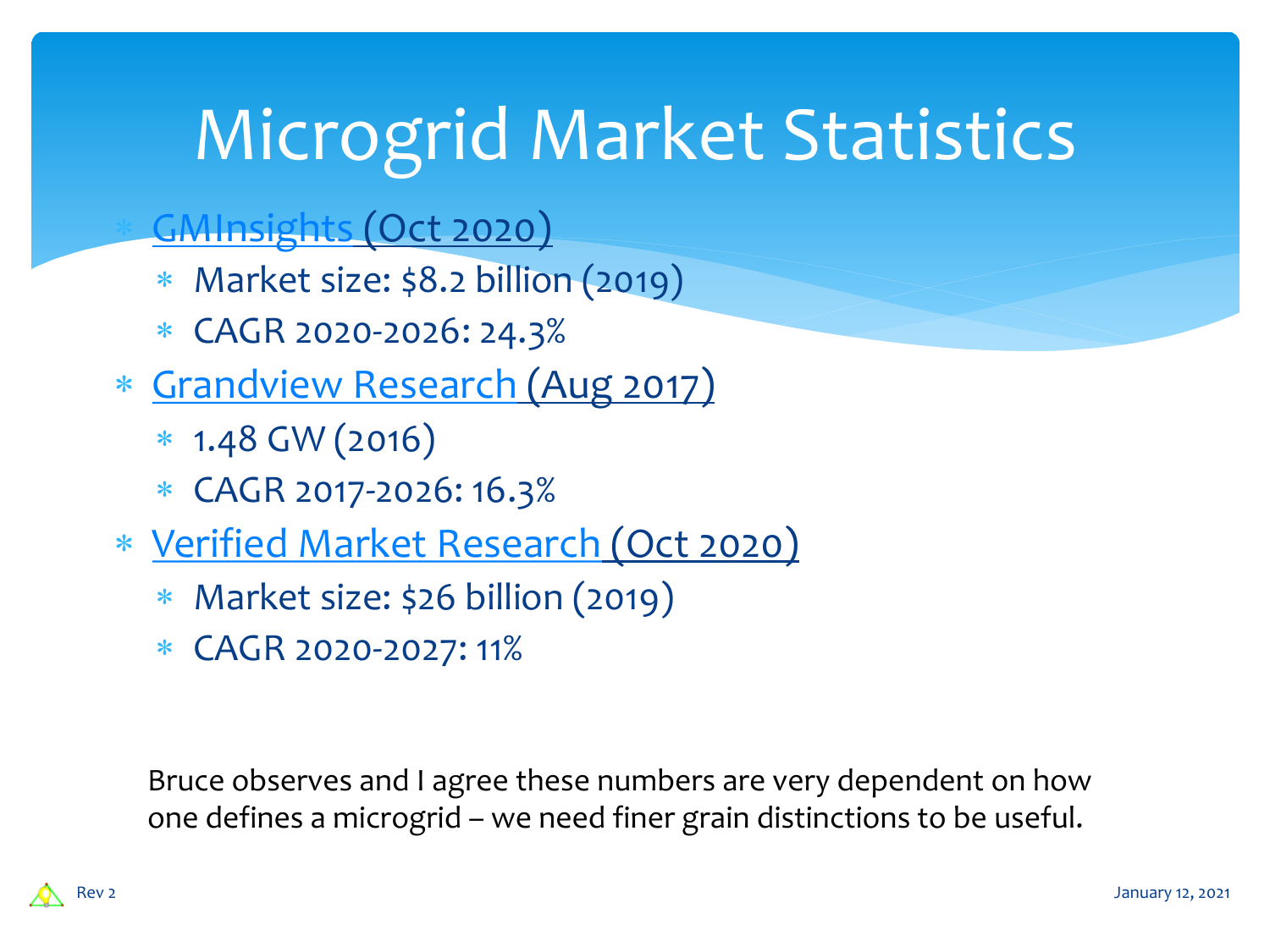# Microgrid Market Ontology

- "If you've seen one microgrid, you've seen one microgrid"\*?
	- As opposed to.. you've seen t[hem all...](https://www.youtube.com/watch?v=ggdYts4muu0)
	- \* Implies that every microgrid is unique
- \* Microgrids are diverse but...
	- \* Compare by end-use categories
	- \* Compare sub-components combined to create microgrid
	- \* Compare key functions
	- \* Partition by common properties
	- \* Partition by vendors
- Big picture look at ODG
	- \* Where does ODG fit as measured by these dimensions?
	- Emerging trends that ODG should join?
	- \* Growth path for ODG compliant installations?

*Tesla on virtual power plant – highly recommended - https://www.youtube.com/watch?v=ggdYts4muu0* 

\* Attributed to David Chiesa, S&C Electric

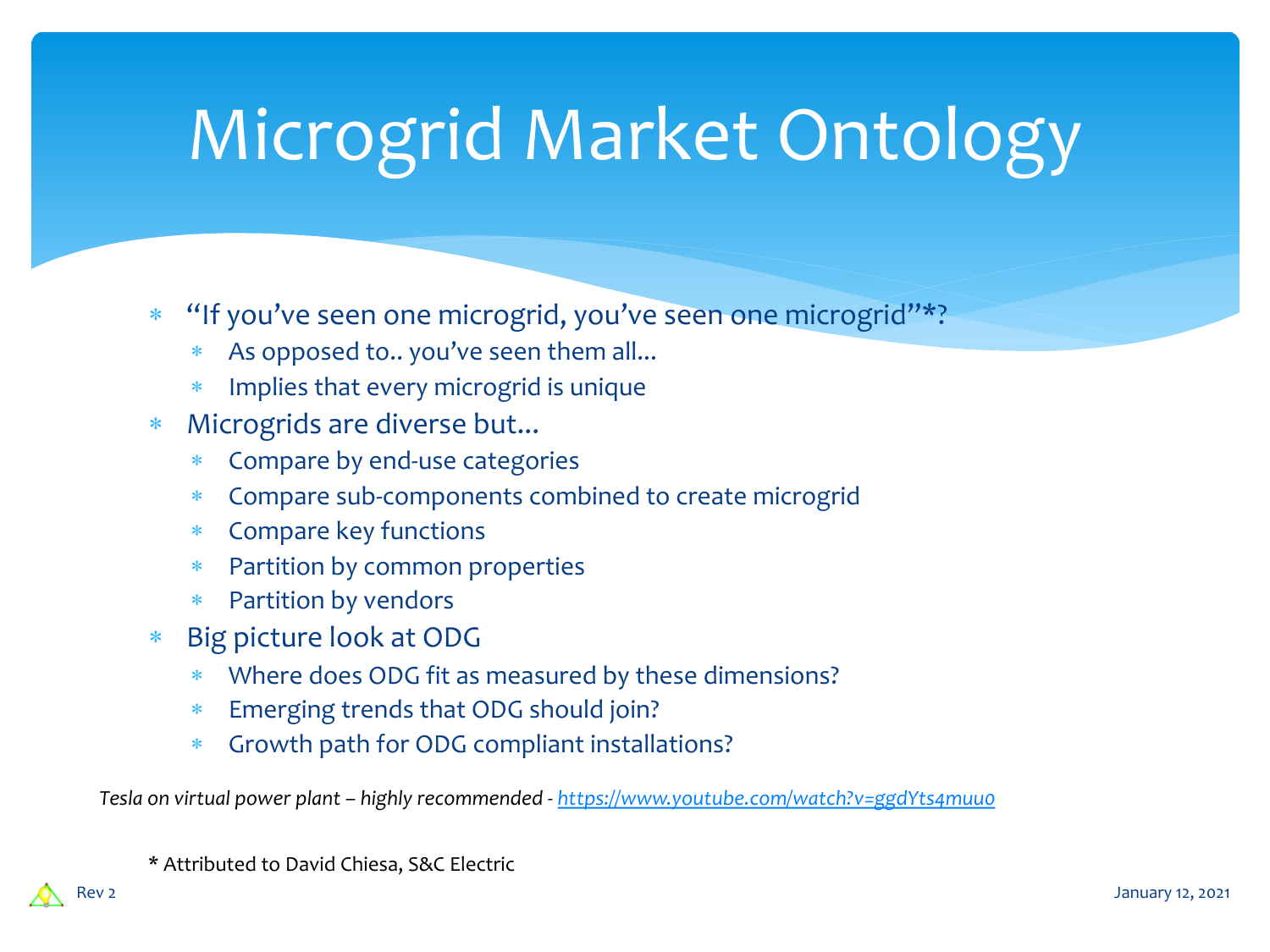## Microgrid Knowledge Categories

- \* Campus
- \* Commercial
- \* Data Center
- \* Industrial
- \* Military
- \* Renewable
- \* Utility
- \* CHP
- \* Community
- \* Energy Storage
- \* Hospital Healthcare
- \* Remote and Island
- \* Residential
- \* Solar
- \* Wind

⚠



#### *Others not mentioned here: shipboard*

These are mostly by application. Useful to compare solutions per application.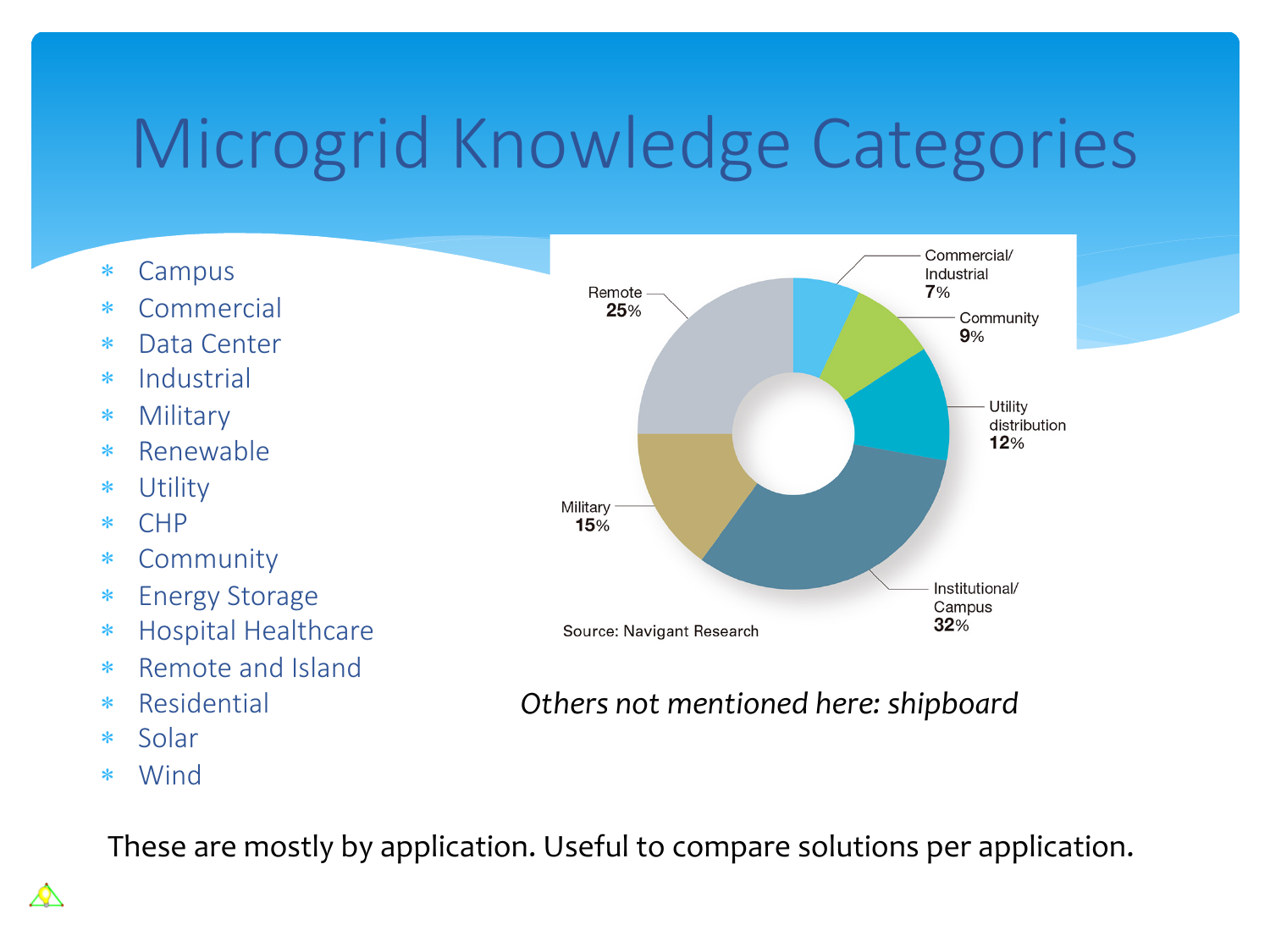## Microgrid Components

- \* Microgrid Controller (MCU)
- \* Battery Energy Storage System (BESS)
- \* Dispatchable Generation
- \* Other power sources and associated converters:
	- \* PV
	- \* Wind
	- \* Pico hydro
- \* Other Components:
	- \* Cabling / poles
	- Fault protection, isolation, recovery
	- \* Distribution panels
	- \* Rectifiers (DC grids)
	- \* Level shifters: transformers, DC-DC converters
	- \* Communications
	- \* Cyber security

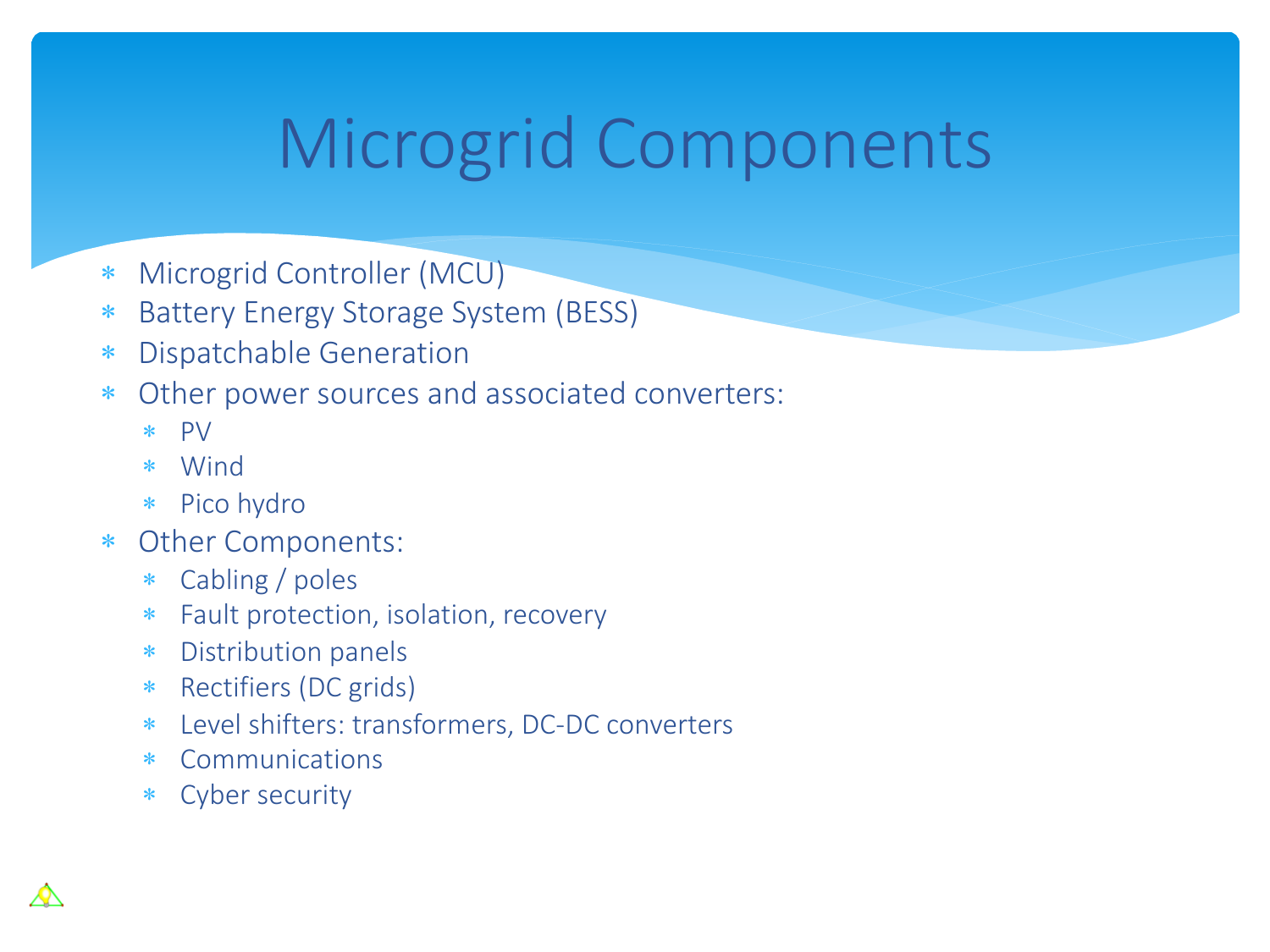## Microgrid Functions

- \* Microgrid controller manages:
	- \* Grid-microgrid Interface: islanding, power purchase
	- \* Load control / prioritization
	- \* Source dispatch (generator start if available)
	- \* Central monitoring and reporting
	- \* Demand forecasting
	- \* Fault isolation
	- \* Battery charging policies

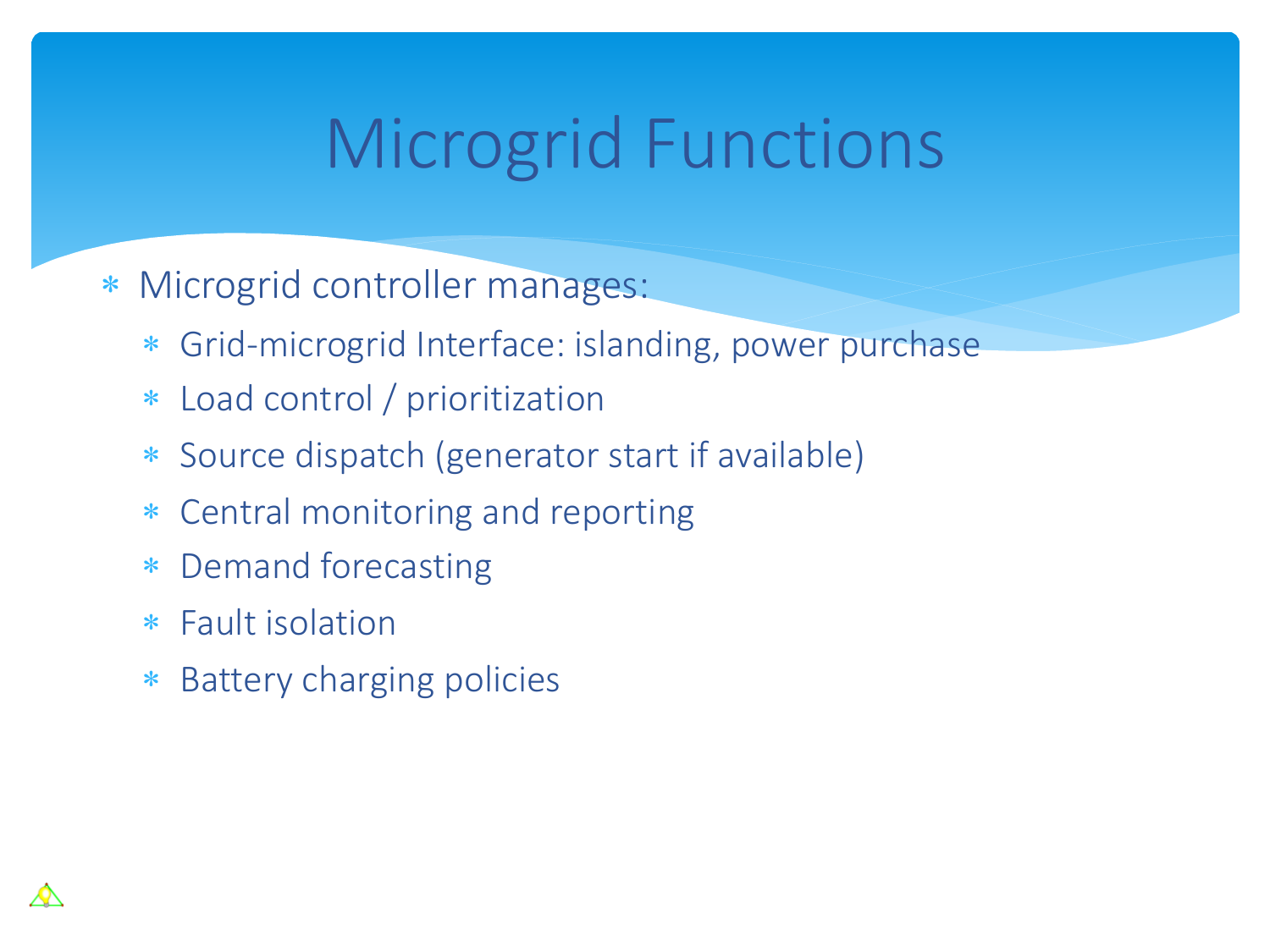## Microgrid Properties

- \* Geographic scope
- \* Single customer versus multi-customer (community)
- \* Flat control versus hierarchical (grid of girds)
- \* Finance Options
- \* Purchase model (home grown versus vendor package)
- \* Normal connectivity: Grid-tied, isolated (off-grid)
- \* Primary DER power Source
- \* Power type: AC, DC, hybrid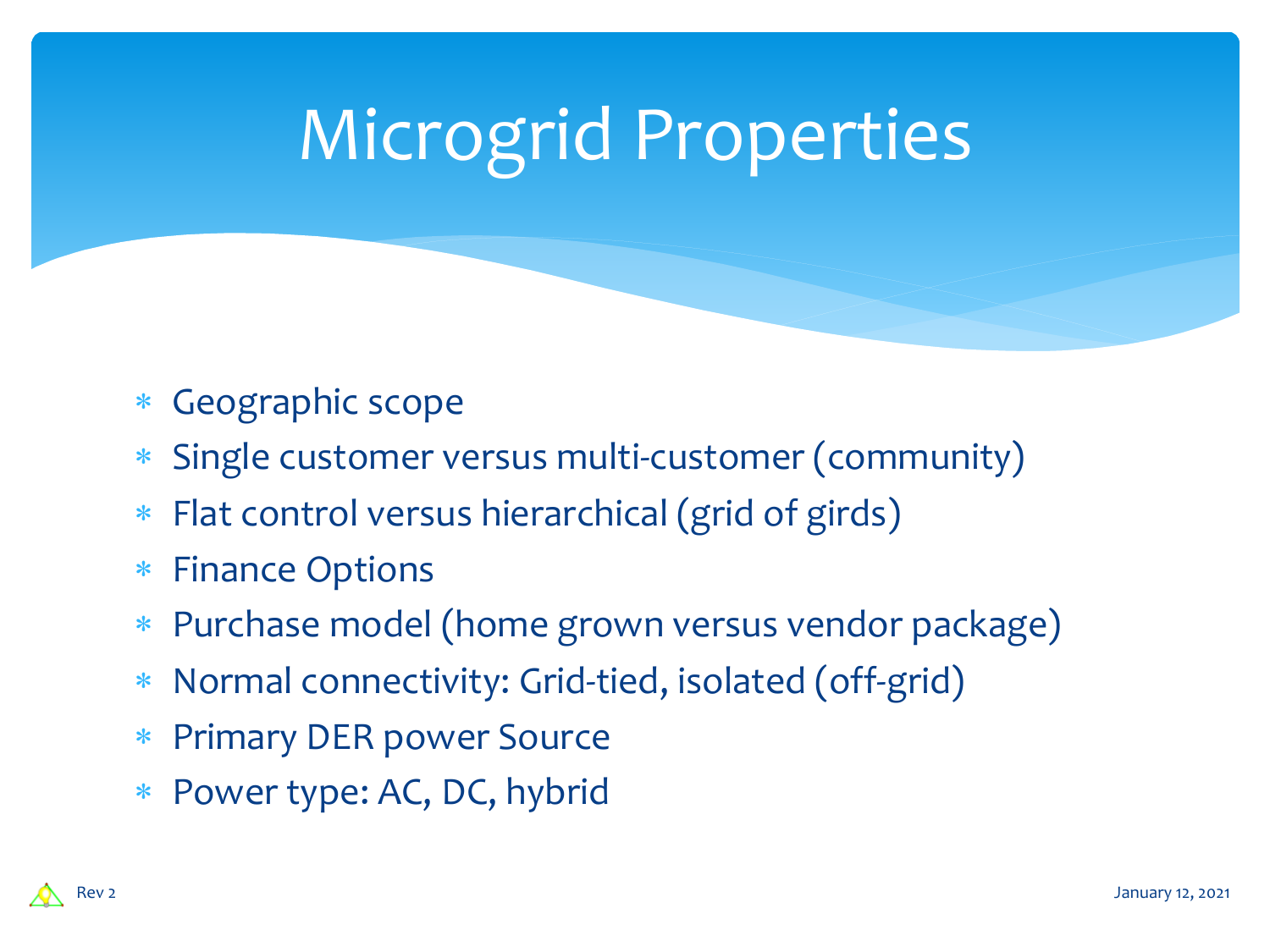## Off-grid Power Source

- \* Solar PV
- \* Natural Gas
- \* Diesel
- \* Fuel Cell
- \* CHP
	- \* Combined Heat and Power
	- \* Or cogeneration

This parameter is used by some market surveys as a way of partitioning the market. Vendors tend to favor particular power sources.

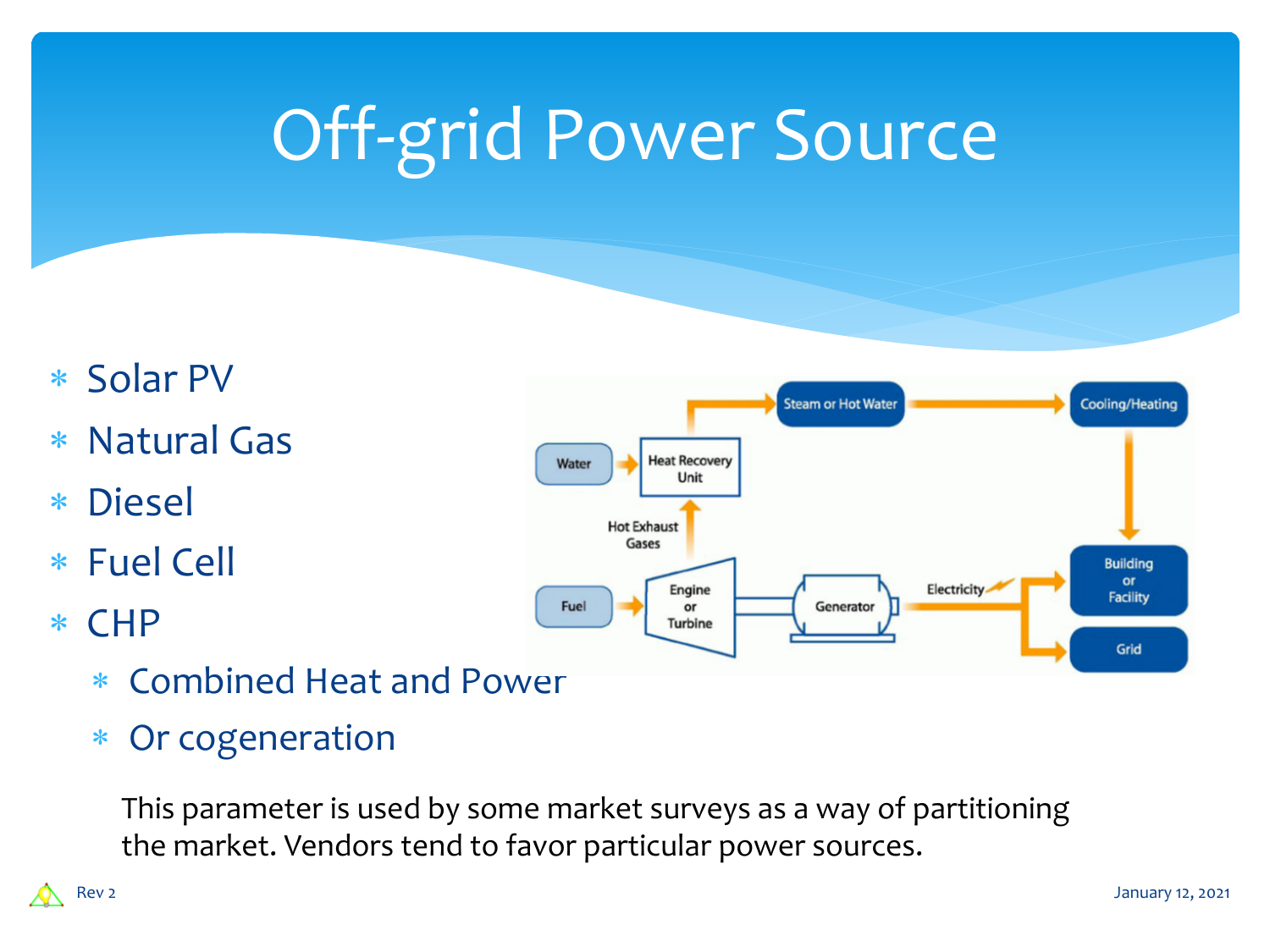## Geographic Scope

- \* Device
	- \* Laptop as microgrid?
	- \* Electric vehicle as microgrid
- \* Home
	- \* Small home SHS
	- \* Large home Tesla Powerwall
- \* Building
- \* Campus
- \* Neighborhood
	- \* Small scale Mesh Power, Okra, Libre
	- \* Large scale Sunrun separate distribution bus
	- Local organization owns, manages, assigns priorities
- \* Region
	- \* Virtual microgrids Community Choice Aggregators
		- \* Municipality sources power via DER or grid sources
		- \* Local power company maintains interconnect
		- \* Municipality sources battery storage, manages islanding

CCA's should not be called a microgrid unless they can island!

(Check out *Long Way Up* on Apple TV+)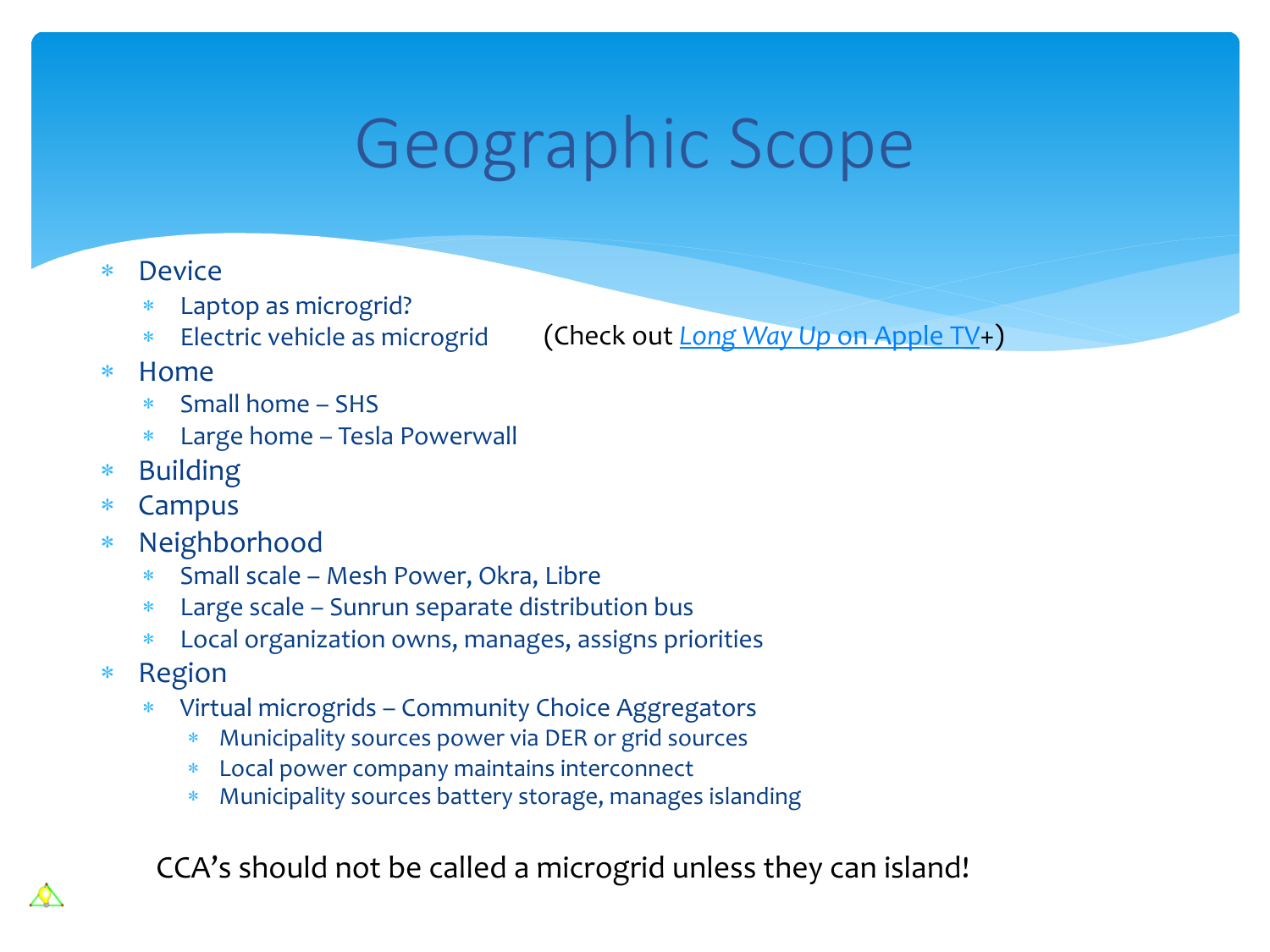### Single Customer vrs Multi-customer

- \* Single customer
	- \* Solar home system
	- \* Building
	- \* Campus: UCSD, MIT etc
- \* Multi-customer
	- \* Neighborhood microgrids
	- \* Community choice aggregators
		- \* *Not a microgrid unless it can island...*

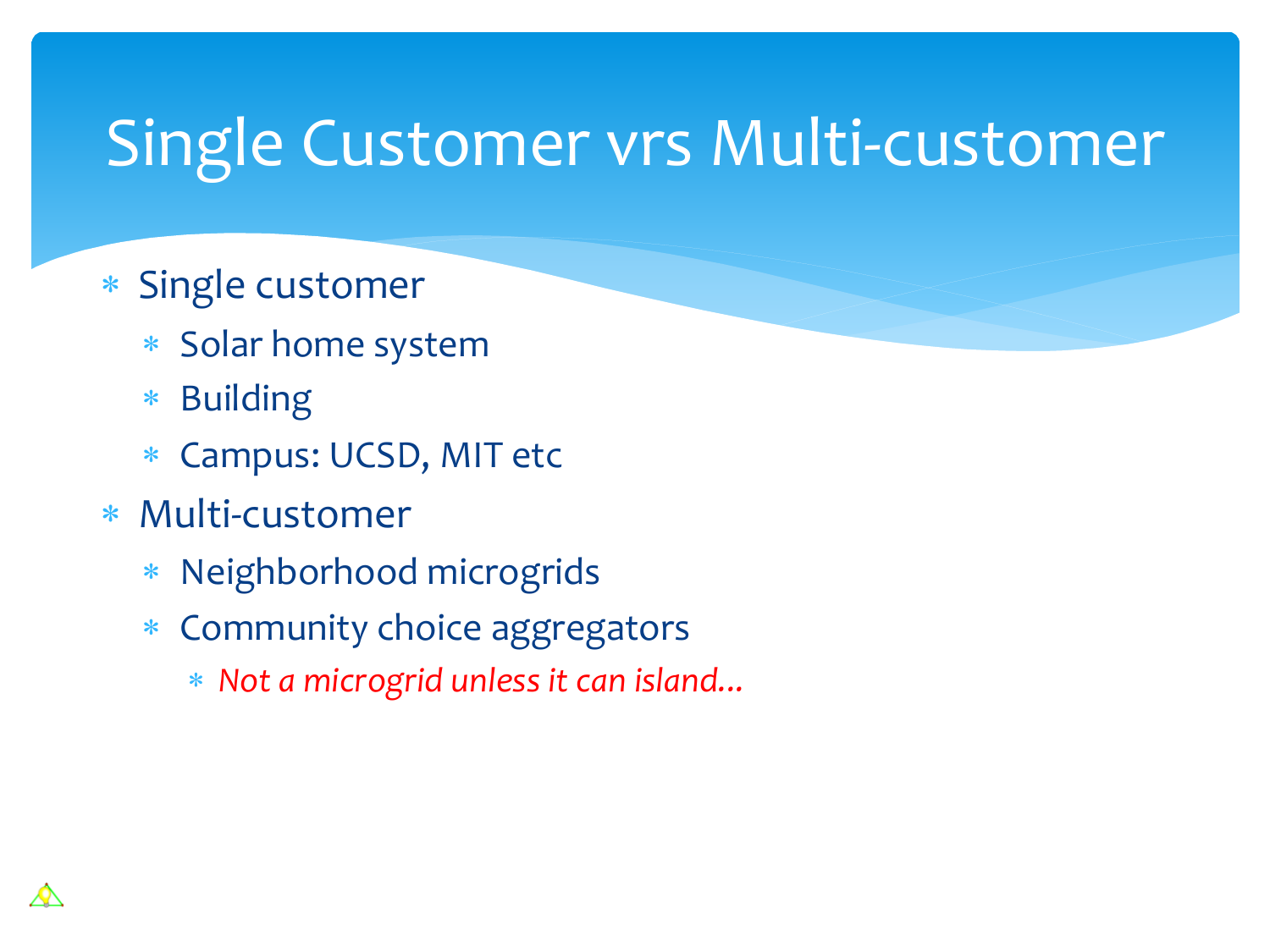### Business Models

- \* Vendor package solution
	- \* Vendor provides all equipment and integration
- \* Contractor Supervision
	- \* Contractor selects equipment from multiple suppliers
	- \* Contractor maintains
- \* Home-grown individual component selection
	- \* Currently rarely used because of complexity
	- \* Needs standards for wider use

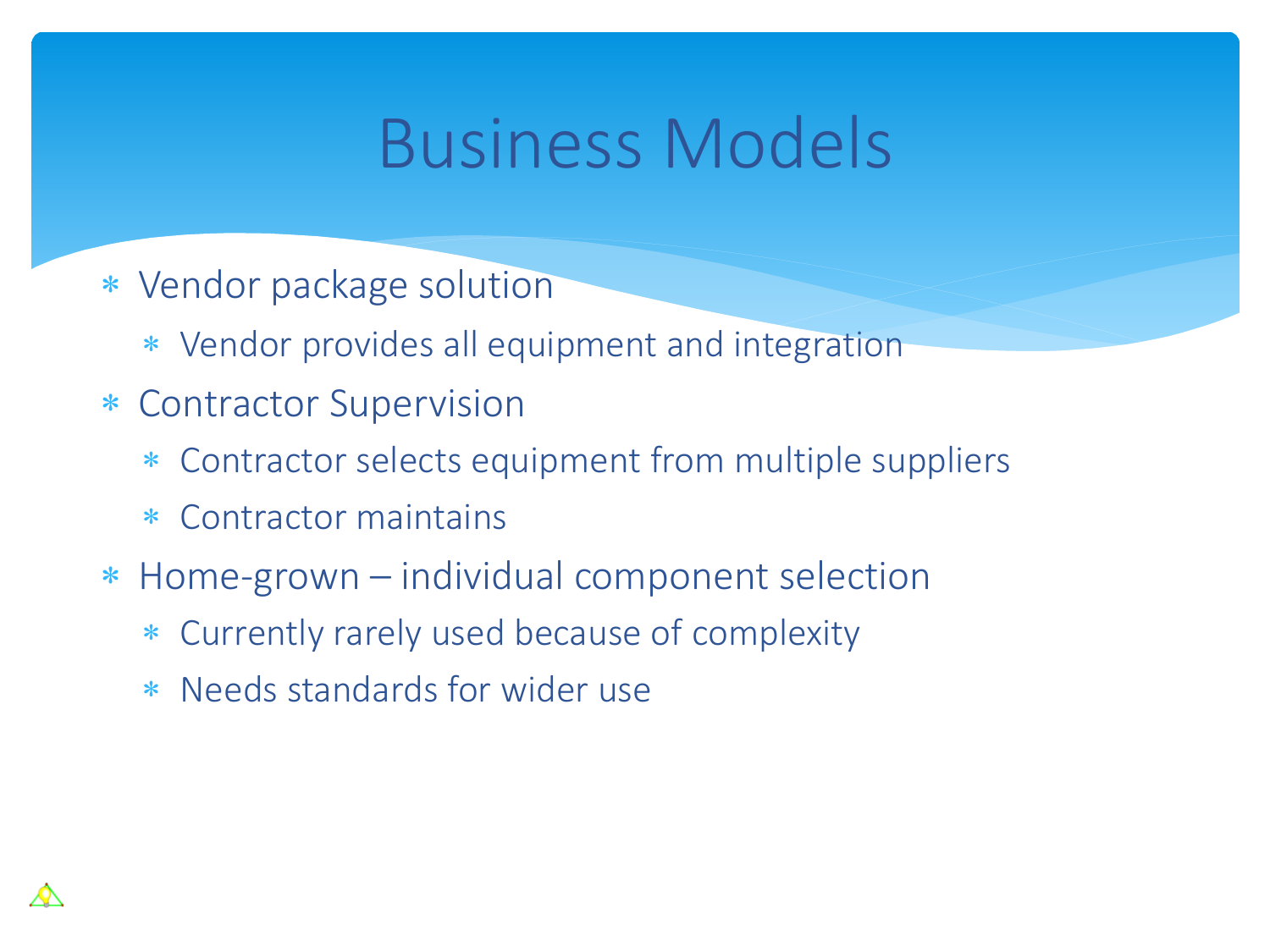### Finance Options

- \* Owner finance / support agreement
	- Buyer purchases equipment up front
	- Buyer negotiates with supplier / 3rd parties for support
- \* Microgrid as a Service / Power Purchase Agreement
	- Buyer pays no up-front capex
	- Buyer commits to long-term energy purchase agreement
	- \* Can monetize tax incentives
- \* PACE (Property Assessed Clean Energy)
	- \* Buyer borrows against property (lien) no FICO issues
	- Paid off via higher property taxes
	- \* Funded by municipality or state
	- Interest rates higher than mortgage debt passed to new owner
- \* PAYGO (pay as you go)
	- Similar to microgrid as a service with no up-front capex
	- Service terminates if not paid
	- \* Options / term to pay off and own

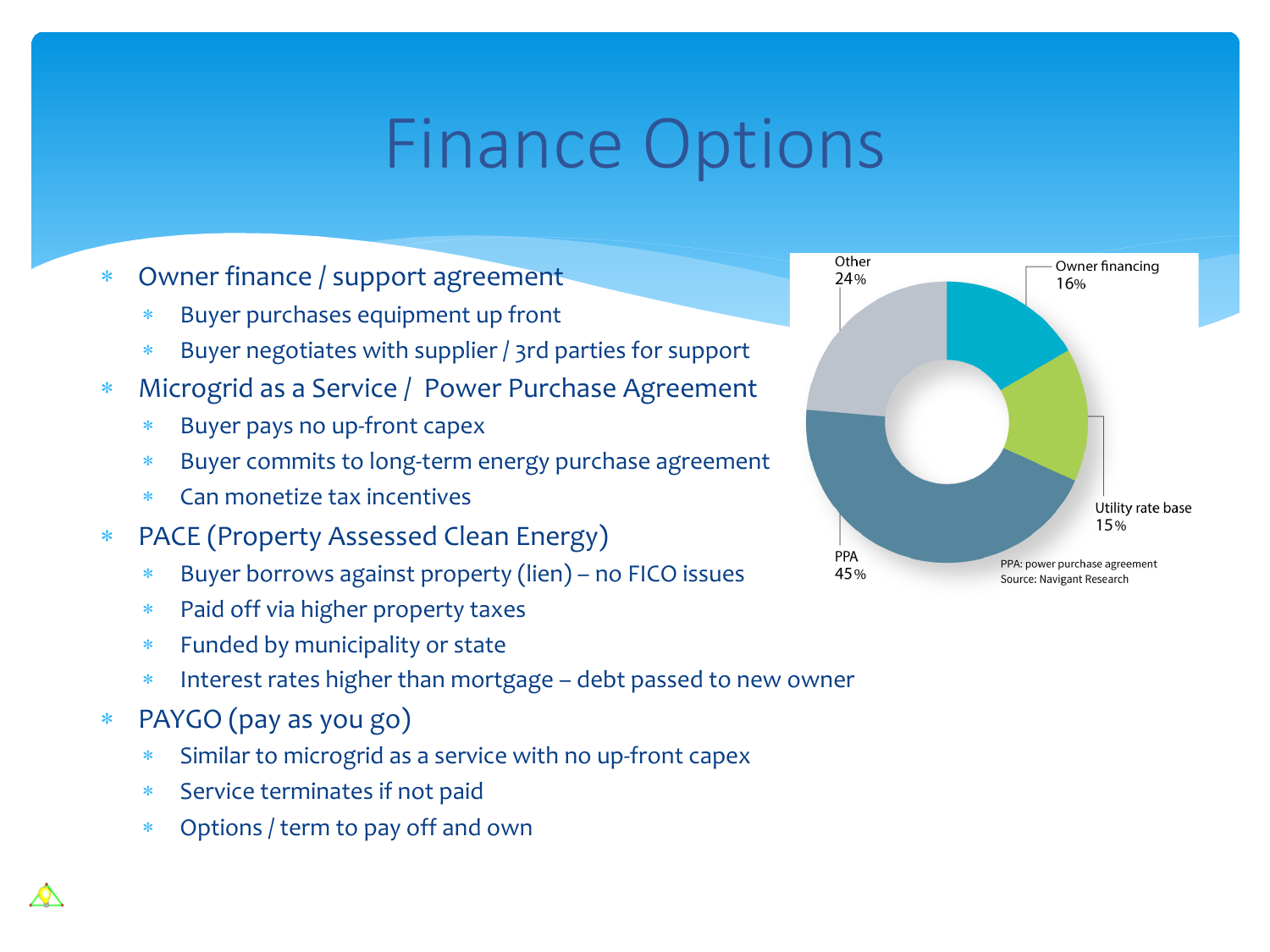## [Micr](https://www.greentechmedia.com/articles/read/military-microgrid-startup-go-electric-exits-with-acquisition-by-saft)[o](https://www.scalemicrogridsolutions.com/)[grid](http://www.sunverge.com/)[Vendo](https://alphastruxure.com/)rs

- \* Large
	- \* [Siemens, A](https://heilatech.com/)BB [/ Hitachi,](https://formenergy.com/) [NEC, Scheid](https://boxpower.io/)[er, GE, Tesl](http://grid-scape.com/renewable-microgrid/)a
	- \* [Eaton, Caterp](http://www.meshpower.co.rw/)[illar, Toshib](https://okrasolar.com/)[a, Honeywe](https://libre.solar/)ll, Bosch
	- \* Exelon, Lockheed Martin
- \* Medium
	- \* Instant ON, Emera, OhmConnect, S&C Electric
	- \* Saft/Go Electric (Total), SunVerge, AlphaStruxure
	- \* Power Analytics, Scale Microgrid, Bloom Energy
	- \* ARDA Power, Alencon
- \* Small
	- \* Heila Tech, Form Energy, BoxPower, Gridscape
	- \* Mesh Power, Okra Solar, Libre Solar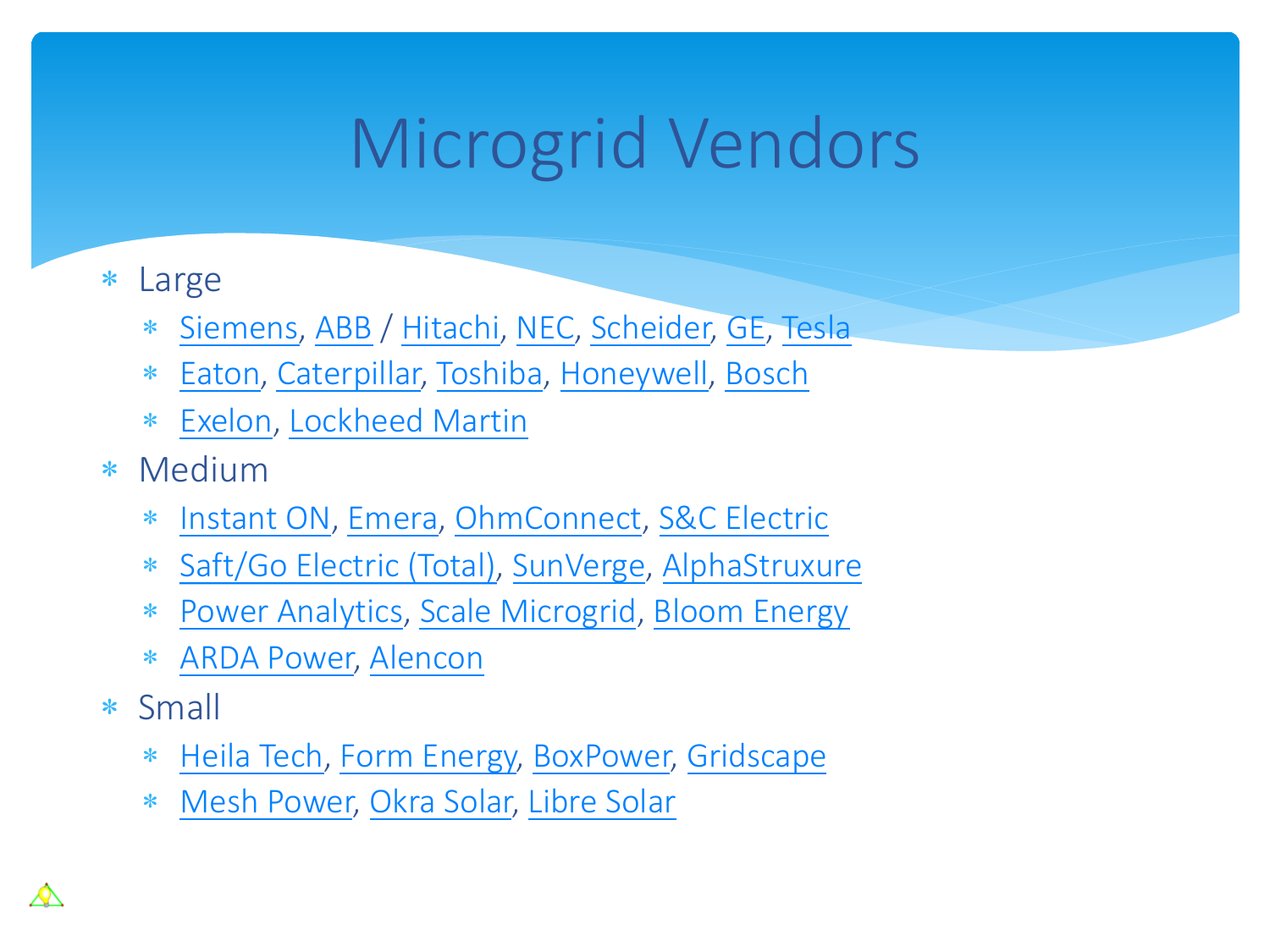#### [Related](https://www.gogla.org/) Standards / Industry Developme



- \* Important ballot comment ballot review meeting Jan 21
- \* P2030.10.1
	- \* Getting ready for ballot no recent activity
- \* GOGLA Interop activities
- \* OpenPAYGO Link
- \* Angaza Nexus Channel / Nexus Channel Core
- \* Open Connectivity Foundation / IoTivity
- \* LFEnergy